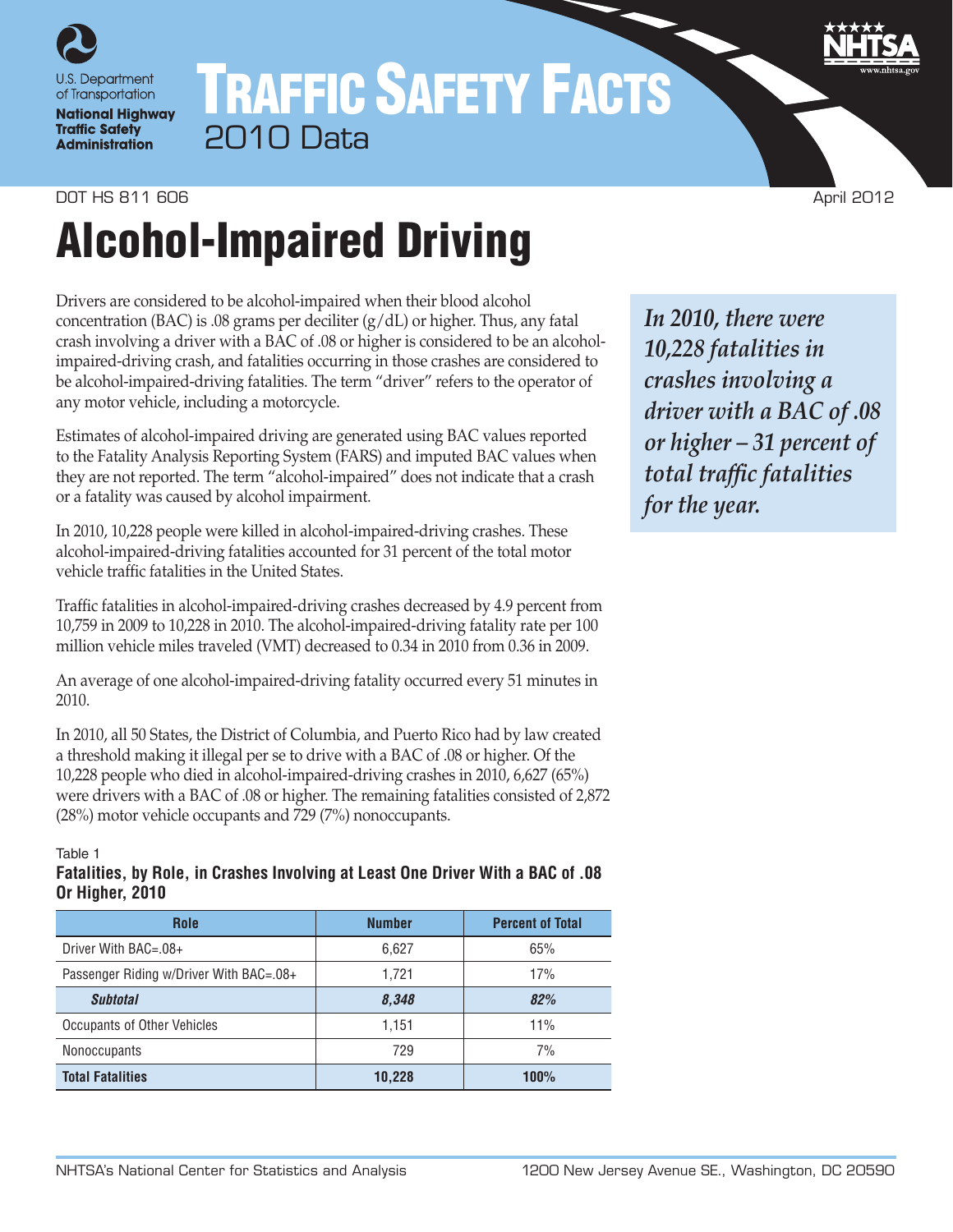# Figure 1

## **Fatalities and Fatality Rate per 100 Million VMT in Alcohol-Impaired-Driving Crashes, 2001–2010**



The national rate of alcohol-impaired-driving fatalities in motor vehicle crashes in 2010 was 0.34 per 100 million VMT. The alcohol-impaired-driving fatality rate in the past 10 years has declined by 29 percent from 0.48 in 2001 to 0.34 in 2010.

# **Children**

In 2010, a total of 1,210 children age 14 and younger were killed in motor vehicle traffic crashes. Of those 1,210 fatalities, 211 (17%) occurred in alcohol-impaireddriving crashes. Out of those 211 deaths, 131 (62%) were occupants of a vehicle with a driver who had a BAC level of .08 or higher, and another 25 children (12%) were pedestrians or pedalcyclists struck by drivers with a BAC of .08 or higher.

**For more information:**

Information on traffic fatalities is available from the National Center for Statistics and Analysis (NCSA), NVS-424, 1200 New Jersey Avenue SE., Washington, DC 20590. NCSA can be contacted at 800-934-8517 or via the following e-mail address: [ncsaweb@dot.gov](mailto:ncsaweb%40dot.gov?subject=). General information on highway traffic safety can be accessed by Internet users at<www.nhtsa.gov/NCSA>. To report a safety-related problem or to inquire about motor vehicle safety information, contact the Vehicle Safety Hotline at 888-327-4236.

Other fact sheets available from the National Center for Statistics and Analysis are *Bicyclists and Other Cyclists, Children, Large Trucks, Motorcycles, Occupant Protection, Older Population, Overview, Passenger Vehicles, Pedestrians, Race and Ethnicity, Rural/ Urban Comparisons, School Transportation-Related Crashes, Speeding, State Alcohol Estimates, State Traffic Data,* and *Young Drivers.* Detailed data on motor vehicle traffic crashes are published annually in *Traffic Safety Facts: A Compilation of Motor Vehicle Crash Data from the Fatality Analysis Reporting System and the General Estimates System.* The fact sheets and annual Traffic Safety Facts report can be accessed online at [www-nrd.nhtsa.dot.gov/CATS/index.aspx.](http://www-nrd.nhtsa.dot.gov/CATS/index.aspx)

*In 2010, of the fatalities among children ages 14 and younger, 17 percent occurred in alcoholimpaired-driving crashes.*



**U.S. Department** of Transportation

**National Highway Traffic Safety Administration**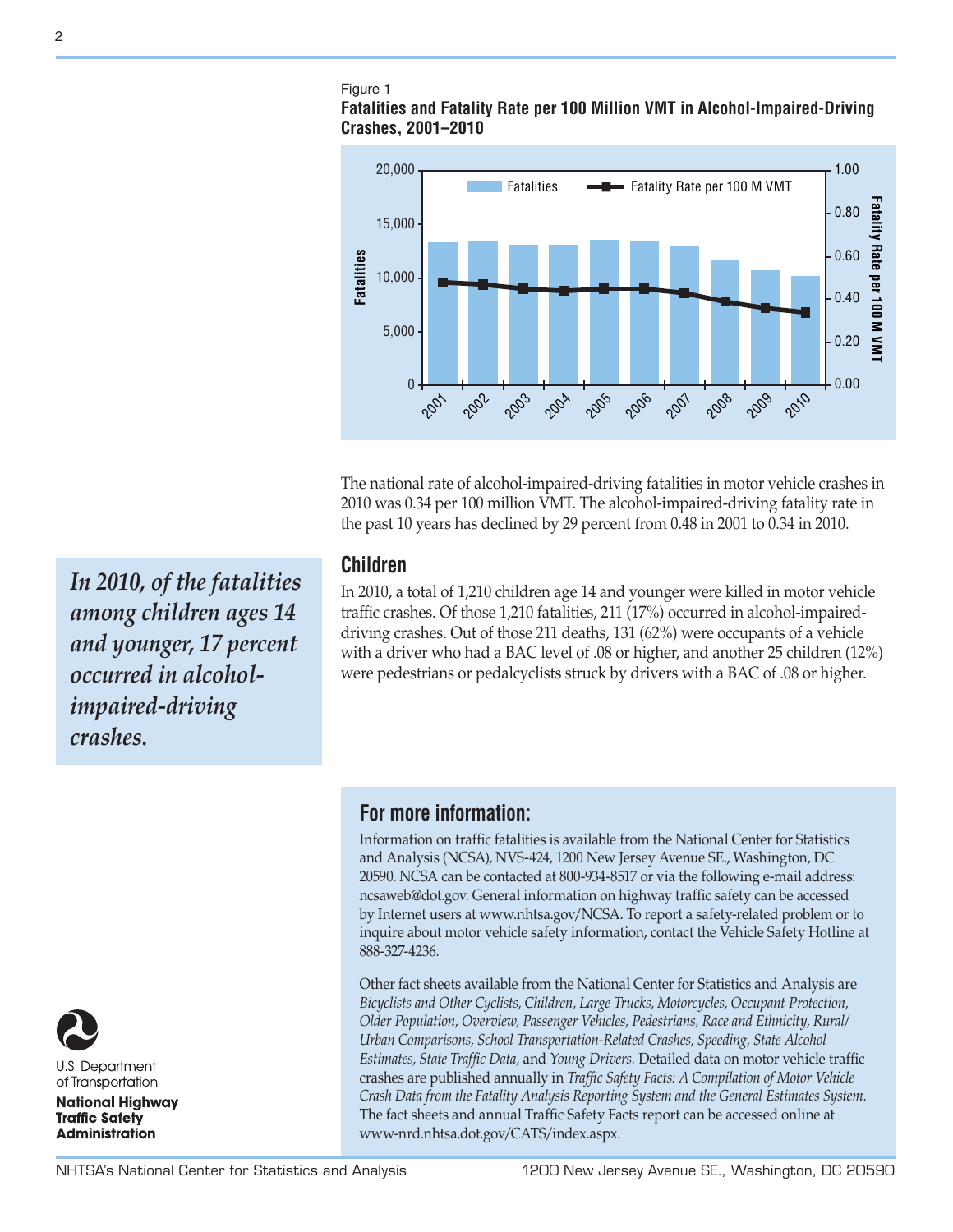# **Time of Day and Day of Week**

The rate of alcohol impairment among drivers involved in fatal crashes in 2010 was four times higher at night than during the day (37% versus 9%).

In 2010, 16 percent of all drivers involved in fatal crashes during the week were alcohol-impaired, compared to 31 percent on weekends.

### Table 2

**Drivers Involved in Fatal Crashes With a BAC of .08 or Higher, by Crash Type, Time of Day and Day of Week, 2001 and 2010**

| <b>Total Drivers</b>                               |                             |               |                            |                                       |                  |                            |                                  |  |  |
|----------------------------------------------------|-----------------------------|---------------|----------------------------|---------------------------------------|------------------|----------------------------|----------------------------------|--|--|
|                                                    |                             | 2001          |                            |                                       | <b>Change in</b> |                            |                                  |  |  |
|                                                    | <b>Total</b>                | $BAC=.08+$    |                            | <b>Total</b>                          |                  | $BAC=.08+$                 | <b>Percentage</b><br><b>With</b> |  |  |
| <b>Drivers Involved</b><br><b>In Fatal Crashes</b> | <b>Number</b><br>of Drivers | <b>Number</b> | <b>Percent</b><br>of Total | <b>Number</b><br>of Drivers           | <b>Number</b>    | <b>Percent</b><br>of Total | <b>BAC=.08+</b><br>2001-2010     |  |  |
| Total                                              | 57,586                      | 12,233        | 21%                        | 44,440                                | 9,694            | 22%                        | +1                               |  |  |
|                                                    |                             |               |                            | Drivers by Crash Type and Time of Day |                  |                            |                                  |  |  |
| Single-Vehicle Crash                               |                             |               |                            |                                       |                  |                            |                                  |  |  |
| Total*                                             | 21,400                      | 7,877         | 37%                        | 18,068                                | 6,501            | 36%                        | $-1$                             |  |  |
| Daytime                                            | 8,379                       | 1,462         | 17%                        | 7,250                                 | 1,262            | 17%                        | 0                                |  |  |
| Nighttime                                          | 12,740                      | 6,253         | 49%                        | 10,615                                | 5,139            | 48%                        | $-1$                             |  |  |
| Multiple-Vehicle Crash                             |                             |               |                            |                                       |                  |                            |                                  |  |  |
| Total*                                             | 36,186                      | 4,356         | 12%                        | 26,372                                | 3,193            | 12%                        | 0                                |  |  |
| Daytime                                            | 23,241                      | 1,180         | 5%                         | 16,504                                | 834              | 5%                         | $\mathbf{0}$                     |  |  |
| Nighttime                                          | 12,921                      | 3,174         | 25%                        | 9.849                                 | 2,358            | 24%                        | $-1$                             |  |  |
|                                                    |                             |               |                            | <b>Drivers by Time of Day</b>         |                  |                            |                                  |  |  |
| Daytime                                            | 31,620                      | 2,641         | 8%                         | 23,754                                | 2,095            | 9%                         | $+1$                             |  |  |
| Nighttime                                          | 25,661                      | 9,428         | 37%                        | 20,464                                | 7,497            | 37%                        | 0                                |  |  |
| Drivers by Day of Week and Time of Day             |                             |               |                            |                                       |                  |                            |                                  |  |  |
| Weekday*                                           | 34,984                      | 5,362         | 15%                        | 27.054                                | 4,316            | 16%                        | $+1$                             |  |  |
| Daytime                                            | 23,227                      | 1,541         | 7%                         | 17,393                                | 1,259            | 7%                         | 0                                |  |  |
| Nighttime                                          | 11,674                      | 3,780         | 32%                        | 9,584                                 | 3,021            | 32%                        | $\overline{0}$                   |  |  |
| Weekend*                                           | 22,501                      | 6,827         | 30%                        | 17,329                                | 5,355            | 31%                        | $+1$                             |  |  |
| Daytime                                            | 8,393                       | 1,100         | 13%                        | 6,361                                 | 837              | 13%                        | 0                                |  |  |
| Nighttime                                          | 13,987                      | 5,648         | 40%                        | 10,880                                | 4.476            | 41%                        | $+1$                             |  |  |

*"The rate of alcohol impairment among drivers involved in fatal crashes in 2010 was four times higher at night than during the day."*

Daytime – 6 a.m. to 5:59 p.m. Weekday – Monday 6 a.m. to Friday 5:59 p.m.

Nighttime – 6 p.m. to 5:59 a.m. Weekend – Friday 6 p.m. to Monday 5:59 a.m.

\*Includes drivers involved in fatal crashes when time of day was unknown.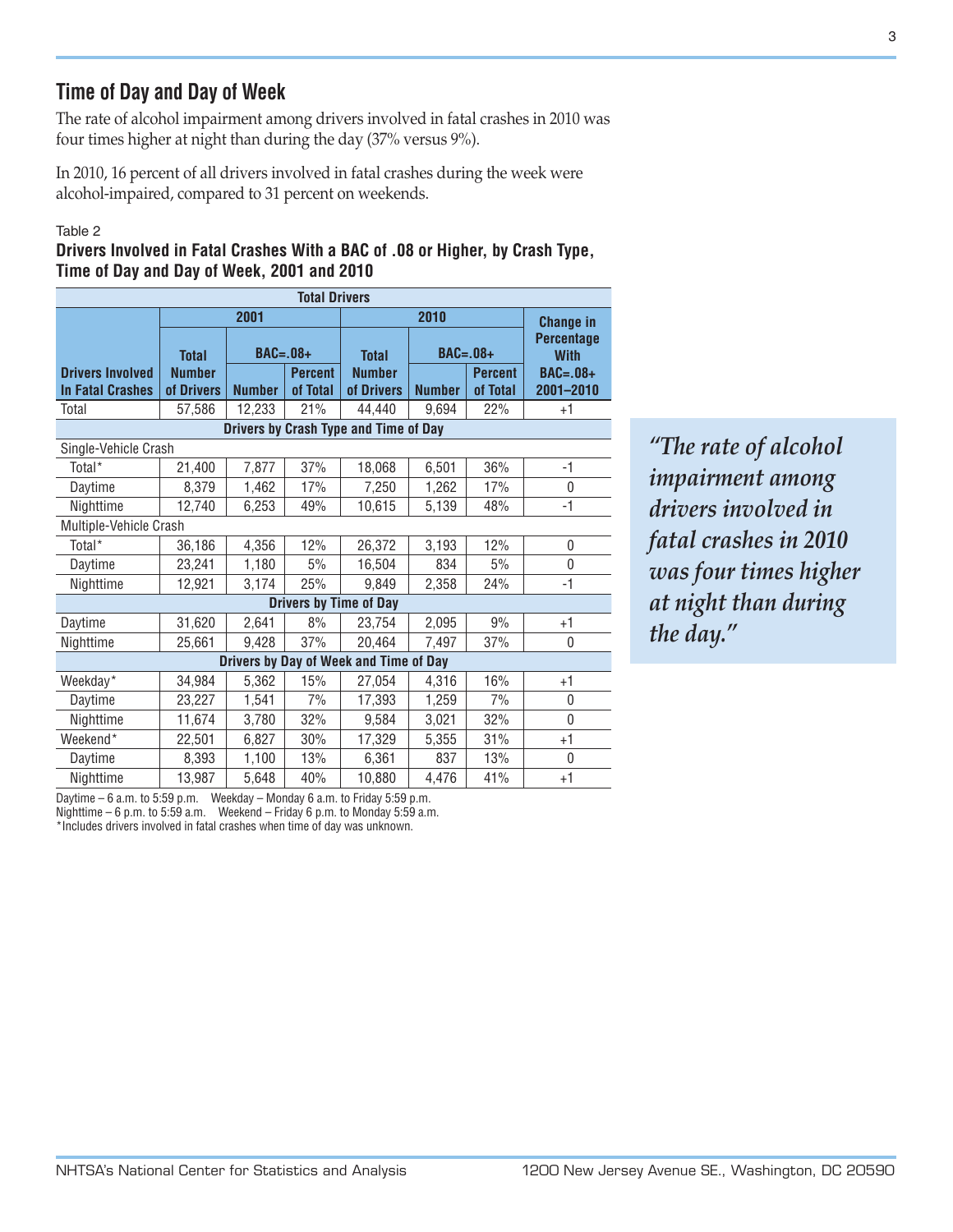## **Drivers**

In fatal crashes in 2010 the highest percentage of drivers with a BAC level of .08 or higher was for drivers ages 21 to 24 (34%), followed by ages 25 to 34 (30%) and 35 to 44 (25%).

The percentages of drivers involved in fatal crashes with a BAC level of .08 or higher in 2010 were 28 percent for motorcycle riders, 23 percent for passenger cars, and 22 percent for light trucks. The percentage of drivers with BAC levels of .08 or higher in fatal crashes was the lowest for large trucks (2%).

#### Table 3

## **Drivers With a BAC of .08 or Higher Involved in Fatal Crashes, by Age, Gender, And Vehicle Type, 2001 and 2010**

| <b>Total Drivers</b>                                                                                         |                               |                              |          |                               |                  |                |                                                |  |  |
|--------------------------------------------------------------------------------------------------------------|-------------------------------|------------------------------|----------|-------------------------------|------------------|----------------|------------------------------------------------|--|--|
|                                                                                                              |                               | 2001                         |          |                               | <b>Change in</b> |                |                                                |  |  |
| <b>Drivers Involved</b>                                                                                      | <b>Total</b><br><b>Number</b> | $BAC=.08+$<br><b>Percent</b> |          | <b>Total</b><br><b>Number</b> | $BAC=.08+$       | <b>Percent</b> | <b>Percentage</b><br><b>With</b><br>$BAC=.08+$ |  |  |
| <b>In Fatal Crashes</b>                                                                                      | of Drivers                    | <b>Number</b>                | of Total | of Drivers                    | <b>Number</b>    | of Total       | 2001-2010                                      |  |  |
| Total                                                                                                        | 57,586                        | 12,233                       | 21%      | 44,440                        | 9,694            | 22%            | $+1$                                           |  |  |
| <b>Drivers by Age Group (Years)</b>                                                                          |                               |                              |          |                               |                  |                |                                                |  |  |
| $16 - 20$                                                                                                    | 7,992                         | 1,420                        | 18%      | 4,487                         | 827              | 18%            | 0                                              |  |  |
| $21 - 24$                                                                                                    | 6,037                         | 1,979                        | 33%      | 4,585                         | 1,545            | 34%            | $+1$                                           |  |  |
| $25 - 34$                                                                                                    | 11,584                        | 3,213                        | 28%      | 8,540                         | 2,566            | 30%            | $+2$                                           |  |  |
| $35 - 44$                                                                                                    | 11,261                        | 2,839                        | 25%      | 7,313                         | 1,845            | 25%            | 0                                              |  |  |
| $45 - 54$                                                                                                    | 8,346                         | 1,601                        | 19%      | 7,490                         | 1,592            | 21%            | $+2$                                           |  |  |
| $55 - 64$                                                                                                    | 4,714                         | 543                          | 12%      | 5,554                         | 769              | 14%            | $+2$                                           |  |  |
| $65 - 74$                                                                                                    | 3,156                         | 224                          | 7%       | 2,894                         | 230              | 8%             | $+1$                                           |  |  |
| $75+$                                                                                                        | 3,290                         | 132                          | 4%       | 2,666                         | 130              | 5%             | $+1$                                           |  |  |
| <b>Drivers by Gender</b>                                                                                     |                               |                              |          |                               |                  |                |                                                |  |  |
| Male                                                                                                         | 41,901                        | 10,120                       | 24%      | 31,965                        | 7,721            | 24%            | $\mathbf{0}$                                   |  |  |
| Female                                                                                                       | 14,919                        | 1,903                        | 13%      | 11,811                        | 1,810            | 15%            | $+2$                                           |  |  |
| <b>Drivers by Vehicle Type</b>                                                                               |                               |                              |          |                               |                  |                |                                                |  |  |
| Passenger Cars                                                                                               | 27,444                        | 6,235                        | 23%      | 17,623                        | 4,082            | 23%            | $\mathbf{0}$                                   |  |  |
| <b>Light Trucks</b>                                                                                          | 20,704                        | 4,706                        | 23%      | 17,322                        | 3,895            | 22%            | -1                                             |  |  |
| Large Trucks                                                                                                 | 4,779                         | 56                           | $1\%$    | 3,446                         | 61               | 2%             | +1                                             |  |  |
| Motorcycles                                                                                                  | 3,261                         | 951                          | 29%      | 4,629                         | 1,285            | 28%            | $-1$                                           |  |  |
| Numbers shown for arouns of drivers do not add to the total number of drivers due to unknown/not reported or |                               |                              |          |                               |                  |                |                                                |  |  |

Numbers shown for groups of drivers do not add to the total number of drivers due to unknown/not reported or other data not included.

In 2010, 5,189 passenger vehicle drivers killed had a BAC of .08 or higher. Out of those driver fatalities for which restraint use was known, 70 percent were unrestrained.

Drivers with a BAC of .08 or higher involved in fatal crashes were four times more likely to have a prior conviction for driving while impaired (DWI) than were drivers with no alcohol (8% and 2%, respectively). See Figure 2.

*In 2010, the 21- to 24-year-old age group had the highest percentage of drivers in fatal crashes with BAC levels of .08 or higher – 34 percent.*

*In 2010, the percentage of drivers with BAC of .08 or above in fatal crashes was highest for motorcycle riders (28%).*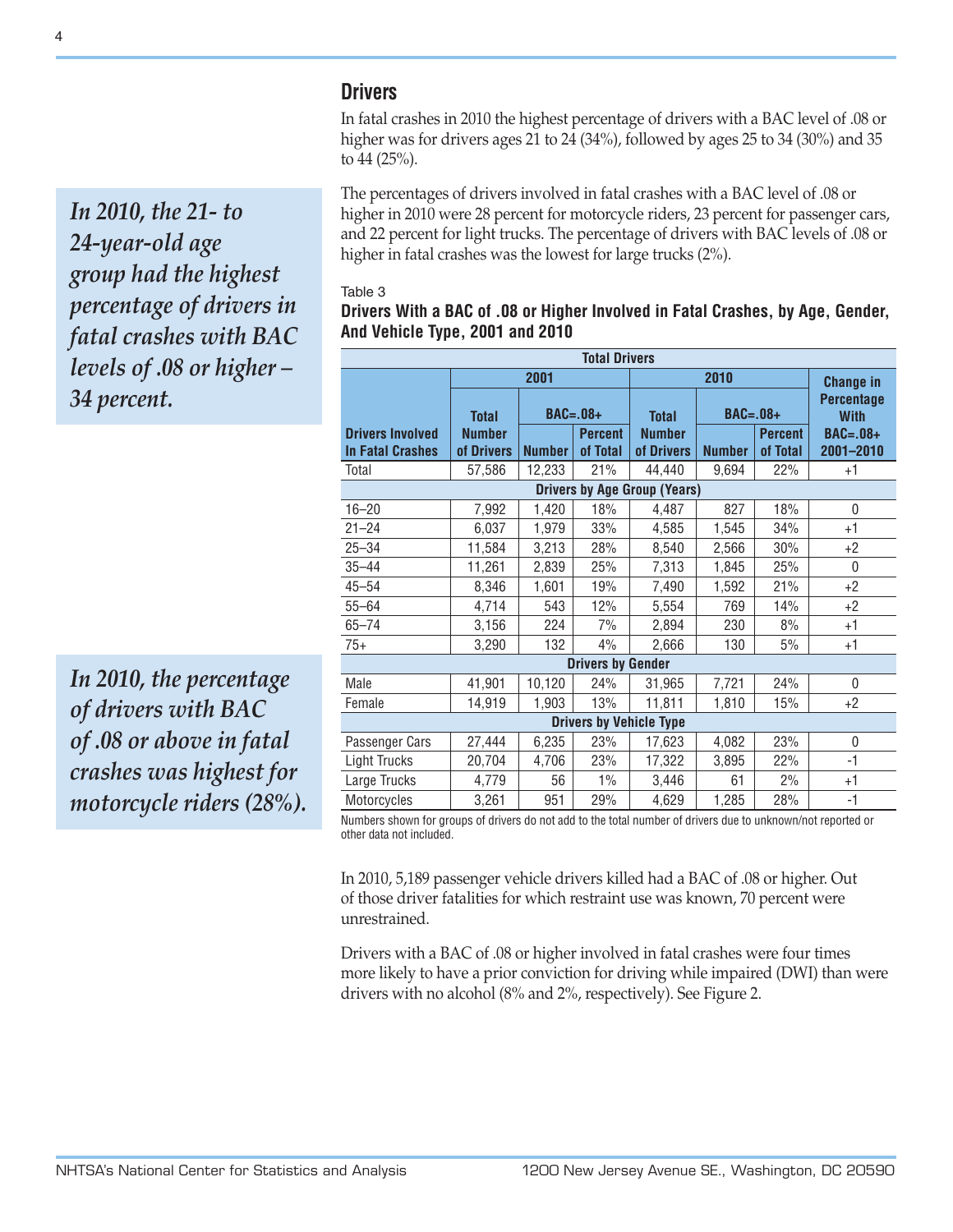

*Drivers with a BAC level of .08 or higher in fatal crashes in 2010 were four times more likely to have a prior conviction for driving while impaired than were drivers with no alcohol.*

In 2010, 85 percent (9,694) of the 11,432 drivers with a BAC of .01 or higher who were involved in fatal crashes had BAC levels at or above .08, and 58 percent (6,652) had BAC levels at or above .15. The most frequently recorded BAC level among drinking drivers in fatal crashes was .18.

### Figure 3 **Distribution of BAC Levels for Drivers With a BAC of .01 or Higher Involved in Fatal Crashes, 2010**



*In 2010, 6,652 (58%) of the drivers involved in fatal crashes who had been drinking had a BAC of .15 or greater.*